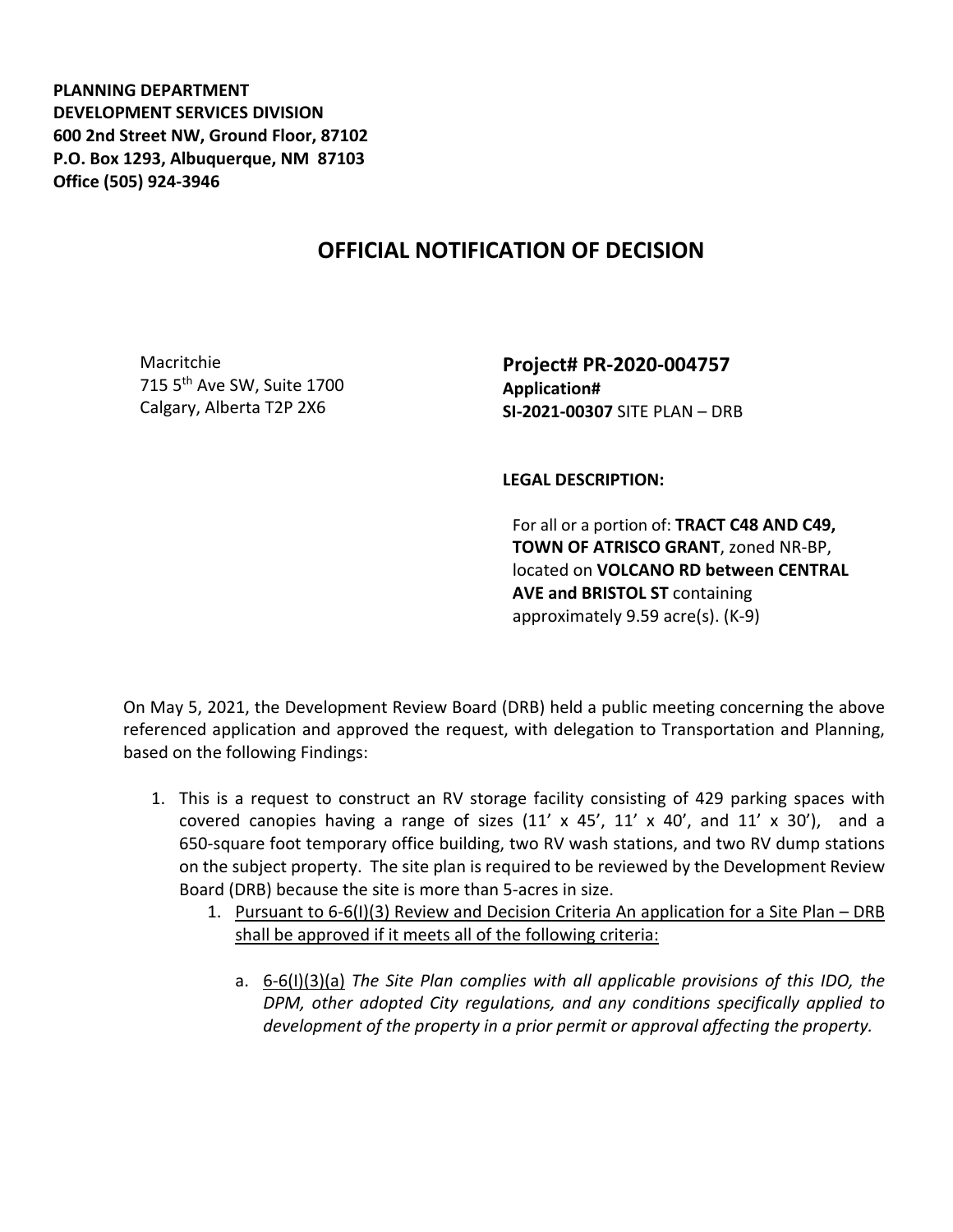Official Notice of Decision Project # PR-2020-004757 Application# SI-2021-00307 Page 2 of 3

> There are no parking requirements for the proposed use. The landscaping meets the IDO requirements: 63,227 square feet of landscaping is proposed where 61,728 square feet is required. The height of the canopies meets the IDO requirements: the 18' 11 ¾ " maximum height of the canopies is lower than the 65-foot maximum building height in the NR-BP zone district.

*b.* 6-6(I)(3)(b) *The City's existing infrastructure and public improvements, including but not limited to its street, trail, drainage, and sidewalk systems, have adequate capacity to serve the proposed development, and any burdens on those systems have been mitigated to the extent practicable.* 

The site has access to a full range of urban services including utilities, roads and emergency services. A traffic impact study is not required for this project because it does not meet the threshold for such a study per Transportation. Comments from Transportation state that public roadway improvements for Volcano Road reviewed and approved through the City work order process are required, and final sign-off from Transportation for this Site Plan is conditioned on the recording of a Plat featuring the dedication of right-of-way for roadway improvements.

*c.* 6-6(I)(3)(c) *If the subject property is within an approved Master Development Plan, the Site Plan shall meet any relevant standards in the Master Development Plan in addition to any standards applicable in the zone district the subject property is in.*

The subject property is not located within an approved Master Development Plan, therefore this criterion does not apply.

- 2. An Infrastructure List was approved with this Site Plan. A recorded Infrastructure Improvements Agreement (IIA) must be submitted.
- 3. The proposed use is allowed within the NR-BP zone district with a Conditional Use. On December 15, 2020, the Zoning Hearing Examiner approved Conditional Uses for Outdoor Vehicle Storage on the site.

## **Conditions:**

- 1. This Site Plan is valid 7 years from DRB approval (5/5/2021). An extension may be requested prior to the expiration date.
- 2. Final sign off is delegated to Transportation for correct reference for ramp details on Volcano Road with a note that these will be handled through work order, to adjust the project boundary line ensuring all public sidewalk on Volcano Road is within public right-of-way, and to specify that the sidewalk is flush with asphalt along front of the building to ensure ADA requirements.